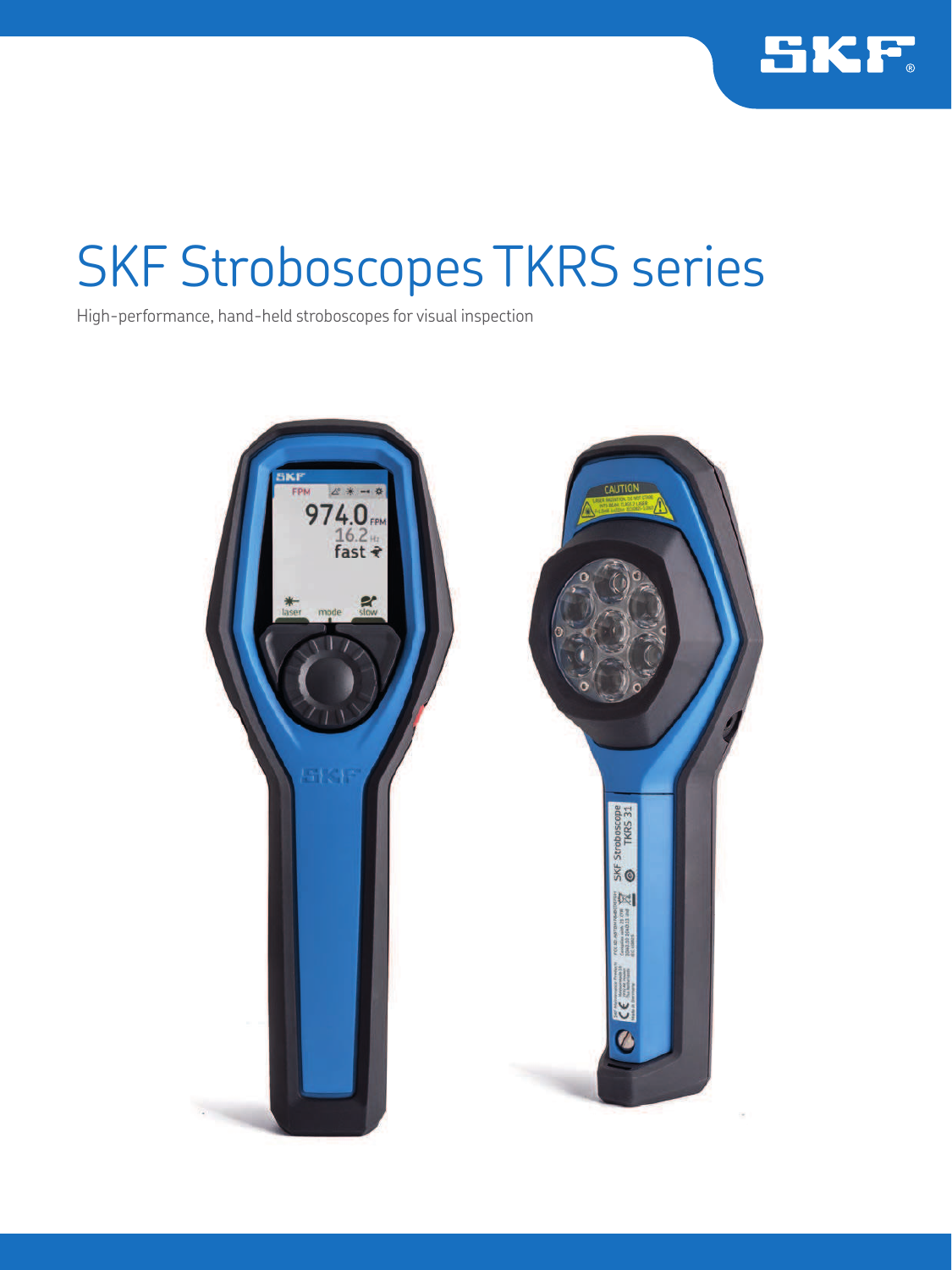#### High-performance, hand-held stroboscopes for visual inspection

### SKF Stroboscopes TKRS series

SKF offers a wide range of portable TKRS stroboscopes for visual inspection of running machines in challenging industrial environments. These portable tools provide early detection of abnormalities to help schedule maintenance tasks and reduce additional loads on rotating equipment in order to reach planned performance levels. Designed for ease of use, the four TKRS models offer from 3 to 118 ultra-bright LEDs. Each stroboscope features a large screen and multifunctional selector switch to help you quickly navigate to the correct menu. Brightness and performance levels are adjustable.

### TKRS 11

- Quick speed selection with rotary button
- Black and white LCD display
- Three ultra-bright LEDs

#### TKRS 21

- High luminescence with seven ultra-bright LEDs
- Multi-line backlit TFT

### TKRS 31

- Built-in laser tachometer with flash synchronization
- Pro-mode with additional features like slow motion phase shift
- Trigger input and output with signal modification





### TKRS 41

- Extreme luminescence with 118 ultra-bright LEDs
- Portable operation with built-in rechargeable battery
- Continuous operation for long term inspection with power adapter
- Flash synchronization from laser tachometer or trigger input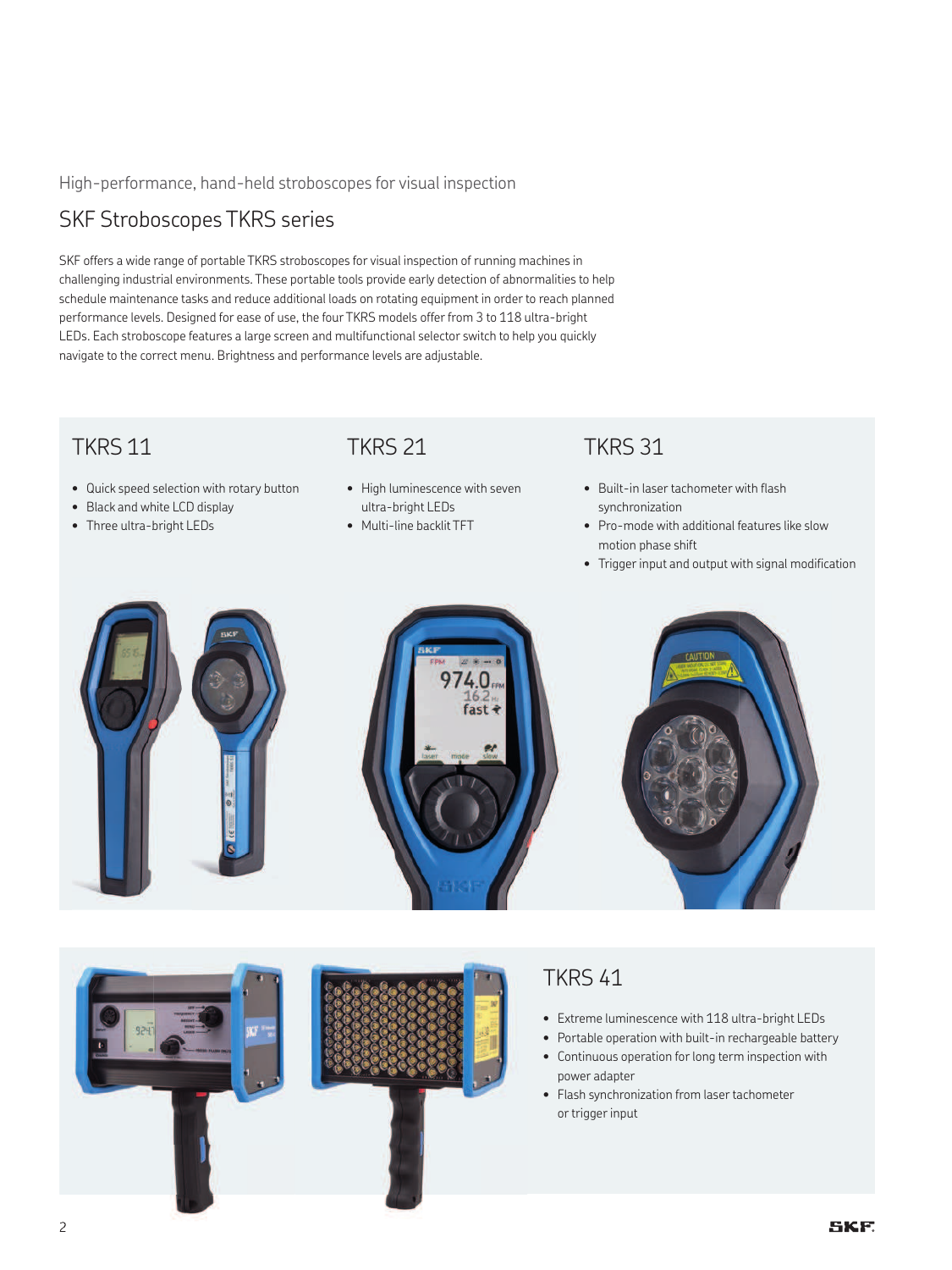

#### **General benefits of TKRS series:**

- Intuitive operation for fast and easy inspection jobs
- Ergonomic and robust design for portable usage in industrial environments
- Bright LEDs with long lifetime and continuous operation
- Tripod mount for stationary inspection

#### **Applications and industries:**

- General industry Inspection of fans, gears, belts, chains, couplings, shafts, etc.
- Paper Quality control
- Textile Setup/Inspection of production processes, especially spindles and weaving patterns
- Printing Quality control
- Test equipment Analysis of materials and components during fast movements, including component behavior under vibration or resonance frequency tests

## **Technical data**

| Designation                            | <b>TKRS 11</b>                                                                                         | <b>TKRS 21</b>                                                                                        | <b>TKRS 31</b>                                                                                                       | <b>TKRS 41</b>                                                                                           |
|----------------------------------------|--------------------------------------------------------------------------------------------------------|-------------------------------------------------------------------------------------------------------|----------------------------------------------------------------------------------------------------------------------|----------------------------------------------------------------------------------------------------------|
| <b>Light Power</b>                     | >2 000 Lux at 3°<br>flash duration and 0.3 m<br>$(12 in.)$ distance                                    | >6 200 Lux for at 3°<br>flash duration and 0.3 m<br>$(12 in.)$ distance                               | >5 600 Lux at 3°<br>flash duration and 0.3 m<br>$(12 in.)$ distance                                                  | 8 000 lux at 1°<br>flash duration and 0.3 m<br>$(12 in.)$ distance                                       |
| <b>Brightness</b><br>(flash duration)  | adjustable, 0,2°-5,0°                                                                                  | adjustable, 0,2°-5,0°                                                                                 | adjustable, 0,2°-5,0°                                                                                                | adjustable, $0.025^\circ - 3.0^\circ$                                                                    |
| Accuracy                               | $±0,02%$ ( $±1$ digit / $±0,025$ µs)<br>whichever is greater                                           | $±0.02%$ ( $±1$ digit / $±0.025$ µs)<br>whichever is greater                                          | $±0,02%$ ( $±1$ digit / $±0,025$ µs)<br>whichever is greater                                                         | $±0,02%$ ( $±1$ digit / $±0,025$ µs)<br>whichever is greater                                             |
| Laser speed measurement                | No                                                                                                     | No                                                                                                    | <b>Yes</b>                                                                                                           | Yes                                                                                                      |
| Phase shift                            | Yes                                                                                                    | Yes                                                                                                   | Yes with slow motion function                                                                                        | Yes with slow motion function                                                                            |
| Run time ca.                           | ca. 5:30 h @ $1^{\circ}$<br>(100% display brightness)<br>ca. 7:45 h @ 0,2°<br>(20% display brightness) | ca 3:00 h @ $1^{\circ}$<br>(100% display brightness)<br>ca. 6:45 h @ 0,2°<br>(20% display brightness) | ca. $3:45h@1°$<br>(100% display brightness)<br>ca. 8:15 h @ 0,2°<br>(20% display brightness)                         | ca. 2:30 h @ 0,50° (~4000 lux)<br>ca. 5:00 h @ 0,25° (~2000 lux)                                         |
| <b>Display</b>                         | Black and White LCD                                                                                    | Multi-line backlight TFT                                                                              | Multi-line backlight TFT                                                                                             | Multi-line backlight LCD                                                                                 |
| Power source                           | 3 x AA batteries (included)                                                                            | 3 x AA batteries (included)                                                                           | 3 x AA batteries (included)                                                                                          | internal Li-ion battery<br>(rechargeable); continuous<br>operation with power adapter<br>(included)      |
| Power adapter and charger              | N/A                                                                                                    | N/A                                                                                                   | N/A                                                                                                                  | 110-230 V, 50/60 Hz,<br>EU/US/UK/AUS plugs                                                               |
| External trigger range                 | N/A                                                                                                    | N/A                                                                                                   | 30 to 300 000 f/min                                                                                                  | 0 to 300 000 f/min                                                                                       |
| External trigger connection            | N/A                                                                                                    | N/A                                                                                                   | Plug: 3,5 mm TRS plug<br>(included)<br>Input: $3 - 30V/max. 5 mA$<br>(NPN)<br>Output: up to 30V / max 50 mA<br>(NPN) | Plug: 5-pin plug DIN 41524<br>(included)<br>Input: 3 - 30 V / max. 5 mA<br>(potentialfree optocoupler)   |
| Signal modification                    | N/A                                                                                                    | N/A                                                                                                   | Edge selection, Multiplier,<br>Divider, Delay                                                                        | Edge selection, Multiplier,<br>Divider, Delay                                                            |
| Instrument dimensions                  | $225 \times 78 \times 50$ mm<br>$(8.9 \times 3 \times 2 \text{ in.})$                                  | $225 \times 78 \times 50$ mm<br>$(8.9 \times 3 \times 2 \text{ in.})$                                 | $225 \times 78 \times 50$ mm<br>$(8.9 \times 3 \times 2 \text{ in.})$                                                | Without rubber protection<br>$150 \times 130 \times 112$ mm<br>$(6.0 \times 5.1 \times 4.4 \text{ in.})$ |
| Instrument weight<br>(incl. batteries) | $0,29$ kg $(0.64$ lb)                                                                                  | $0,29$ kg $(0.64$ lb)                                                                                 | $0,3$ kg $(0.65$ lb)                                                                                                 | 1,15 kg (2.53 lb)                                                                                        |
| <b>Case dimensions</b>                 | 260 x 180 x 85 mm<br>$(10.2 \times 7.1 \times 3.3 \text{ in.})$                                        | $260 \times 180 \times 85$ mm<br>$(10.2 \times 7.1 \times 3.3 \text{ in.})$                           | 260 x 180 x 85 mm<br>$(10.2 \times 7.1 \times 3.3 \text{ in.})$                                                      | 345 x 165 x 270 mm<br>$(13.6 \times 6.5 \times 10.6 \text{ in.})$                                        |
| Total weight<br>(case + instrument)    | $0,78$ kg $(1.7 lb)$                                                                                   | $0,78$ kg $(1.7 lb)$                                                                                  | $0,79$ kg $(1.7 lb)$                                                                                                 | $2,4$ kg $(5.3 lb)$                                                                                      |